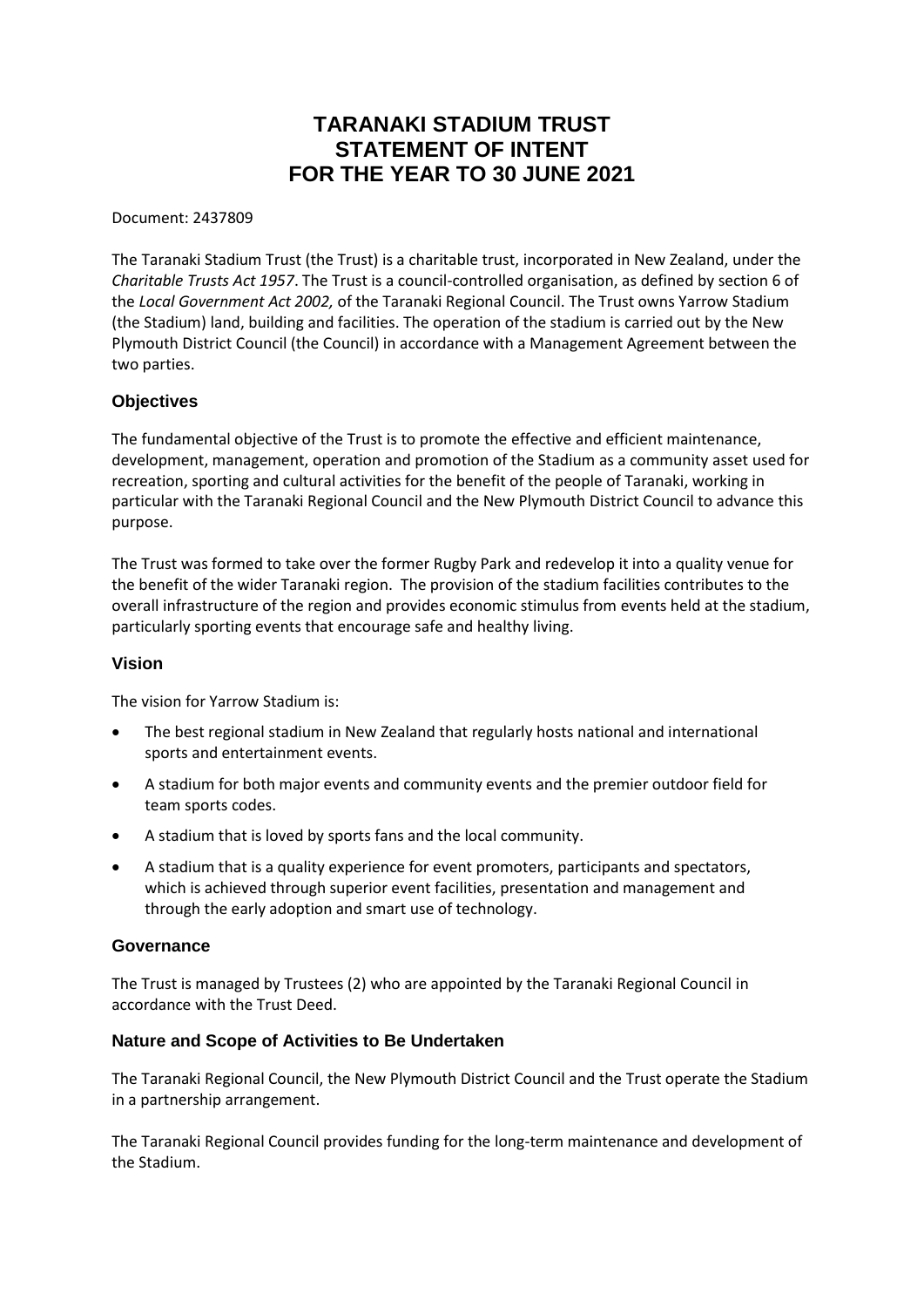The New Plymouth District Council provides funding for the ongoing operation of the Stadium. The operation of the Stadium is undertaken by the New Plymouth District Council, in accordance with a Management Agreement with the Trust.

# **Ratio of Shareholder's Funds to Total Assets**

The ratio of equity to total assets is expected to be greater than 20%. The Trust's equity includes:

- Accumulated funds
- Asset revaluation reserves.

The Trust's assets include the Yarrow Stadium building, land, furniture and fittings.

# **Accounting Policies**

The policies will be consistent with:

- The Financial Reporting Act 1993
- New Zealand Generally Accepted Accounting Practice (NZ GAAP)
- PBE SFR-A (PS) Public Benefit Entity Simple Format Reporting Accrual (Public Sector)

The full accounting policies are attached as Appendix 1.

# **Performance Targets**

The Trust's performance will be judged against the following measures:

- 1. The presence of a Management Agreement with the New Plymouth District Council for the operation of the Stadium
- 2. The provision of funding for a programme of agreed maintenance and long-term development of the Stadium. The programme of maintenance and long-term development is to be agreed upon by the Taranaki Regional Council and the New Plymouth District Council.

# **Distribution Policy**

As the Trust is a charitable trust, no distributions are planned.

#### **Information to be provided**

The following information will be made available:

- A draft Statement of Intent (including budget financial information) prior to 1 March of each year.
- A Statement of Intent (including budget financial information) prior to the commencement of each financial year.
- A six monthly report on operations, including a comparison against the Statement of Intent, within two months after the six monthly reporting period.
- An annual report for the year, which will also be made available to the public within two months after the end of each financial year.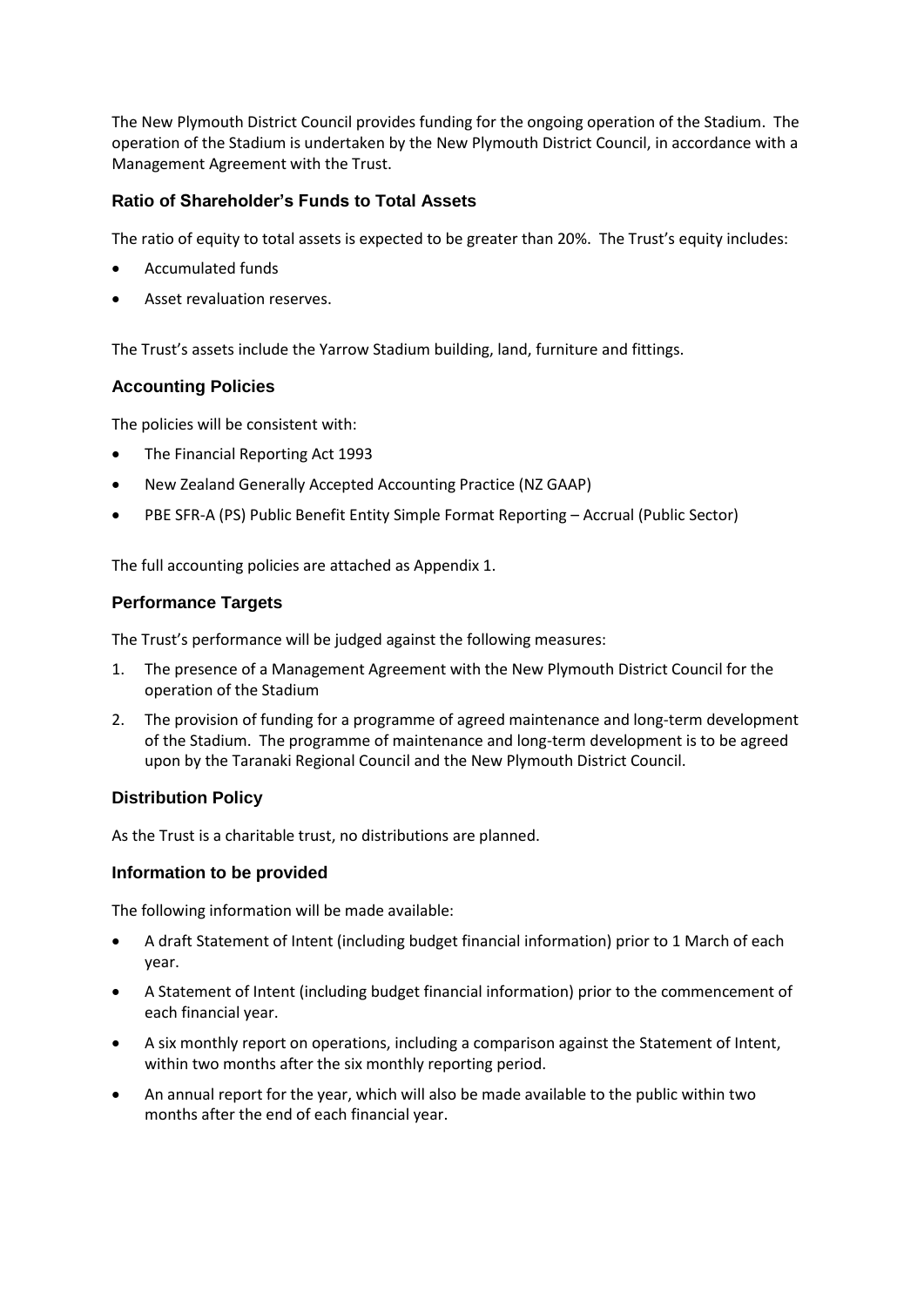# **Procedures for Share Acquisitions**

The Trust will not acquire or subscribe for any share issues.

# **Activities for which Compensation is Sought**

The Taranaki Regional Council will fund the Trust for the maintenance and long-term development of the Stadium and the operation of the Trust. There are currently no other activities for which compensation is sought from the Taranaki Regional Council.

There are currently no activities for which compensation is sought from the New Plymouth District Council. It is noted that under the current Management Agreement, the New Plymouth District Council is responsible for funding the operational costs of the Stadium.

# **Commercial Value of the Trust's Investment**

The commercial value of the Trust's investment is estimated as equal to the Trust's equity. This is based on the following:

- The rationale that the Trust is a going concern;
- The assets are carried at their current net value, as determined by independent valuers on a three yearly revaluation cycle, the next occurring as at 30 June 2020.

This estimate will be re-assessed in the same manner on an annual basis. At 30 June 2019, the equity was recorded at \$12,109,734 (30 June 2018: \$11,190,115).

# **Other Matters**

There are no other matters.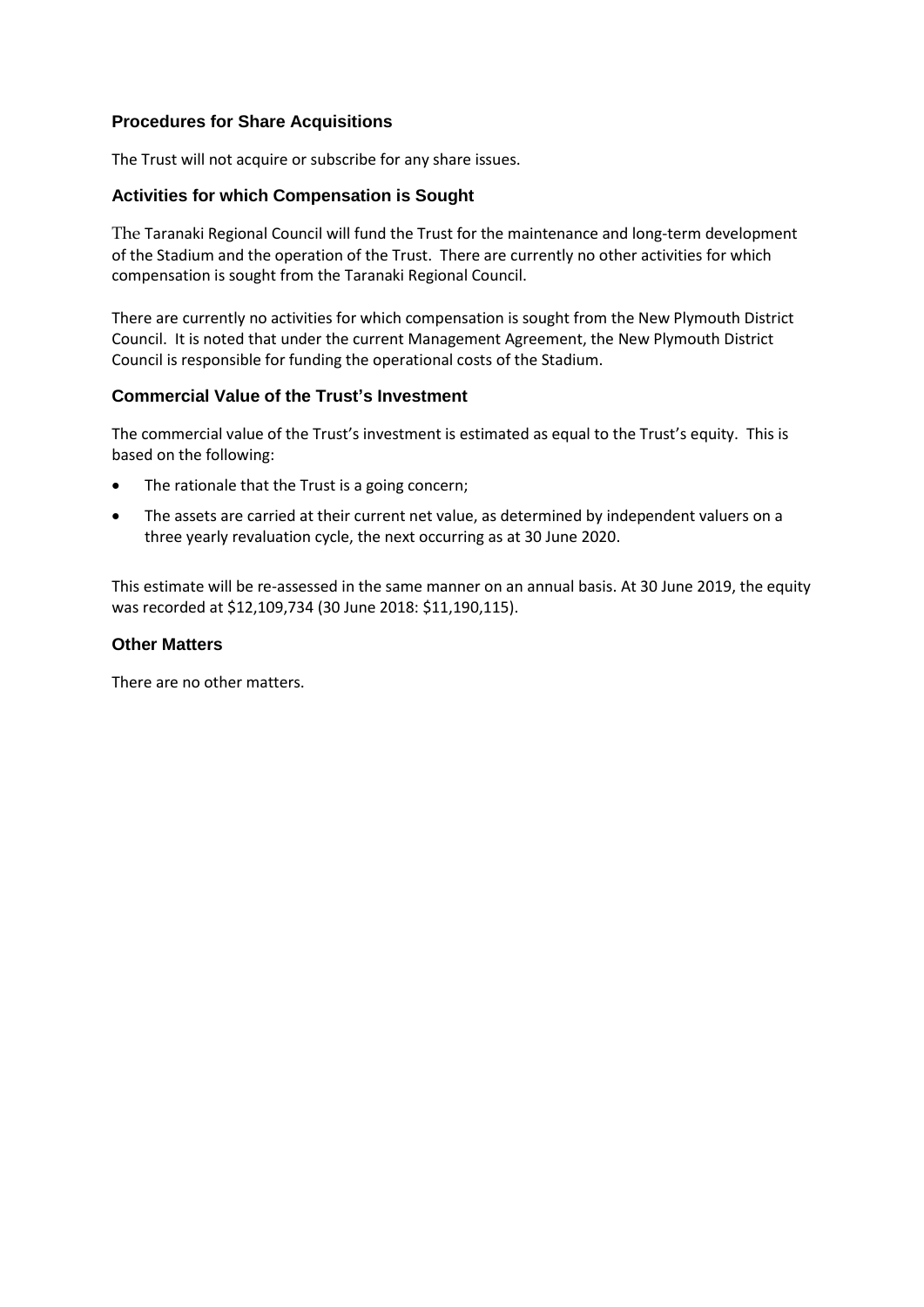# **Appendix 1: Statement of Accounting Policies**

# **Reporting entity**

The Taranaki Stadium Trust (the Trust) is a charitable trust incorporated in New Zealand under the *Charitable Trusts Act 1957* and is domiciled in New Zealand. The Trust is controlled by the Taranaki Regional Council and is a Council Controlled Organisation as defined under section 6 of the *Local Government Act 2002*, by virtue of the Council's right to appoint the Board of Trustees.

Rather than making a financial return, the primary objective of the Trust is to is to promote the effective and efficient maintenance, development, management, operation and promotion of Yarrow Stadium as a community asset used for recreation, sporting and cultural activities for the benefit of the people of Taranaki, working in particular with the Taranaki Regional Council and the New Plymouth District Council. The Trust has elected to apply PBE SFR-A (PS) Public Benefit Entity Simple Format Reporting – Accrual (Public Sector) on the basis that the Trust does not have public accountability (as defined) and has total annual expenses of less than \$2 million.

# **Basis of preparation**

#### **Measurement base**

The financial statements have been prepared on a historical costs basis, modified by the revaluation of certain fixed assets.

#### **Functional and presentation currency**

The financial statements are presented in New Zealand dollars and all values are rounded to the nearest dollar. The functional currency of the Trust is New Zealand dollars.

#### **New and amended accounting standards adopted**

There have been no new or amended accounting standards adopted for the year ended 30 June 2019.

#### **Changes in accounting policies**

There have been no changes in accounting policies for the year ended 30 June 2019.

#### **Significant accounting policies**

The following is a summary of the significant accounting policies, adopted by the Trust, in the preparation of these financial statements.

#### **Goods and services tax**

The Trust is registered for Goods and Services Tax (GST). The financial statements have been prepared exclusive of GST, with the exception of receivables and payables, which are stated inclusive of GST. The net amount of GST, recoverable from or payable to the Inland Revenue Department (IRD), is included as part of receivables or payables, in the statement of financial position. The net amount of GST, paid to or received from the IRD, is classified as an operating cash flow, in the statement of cash flows.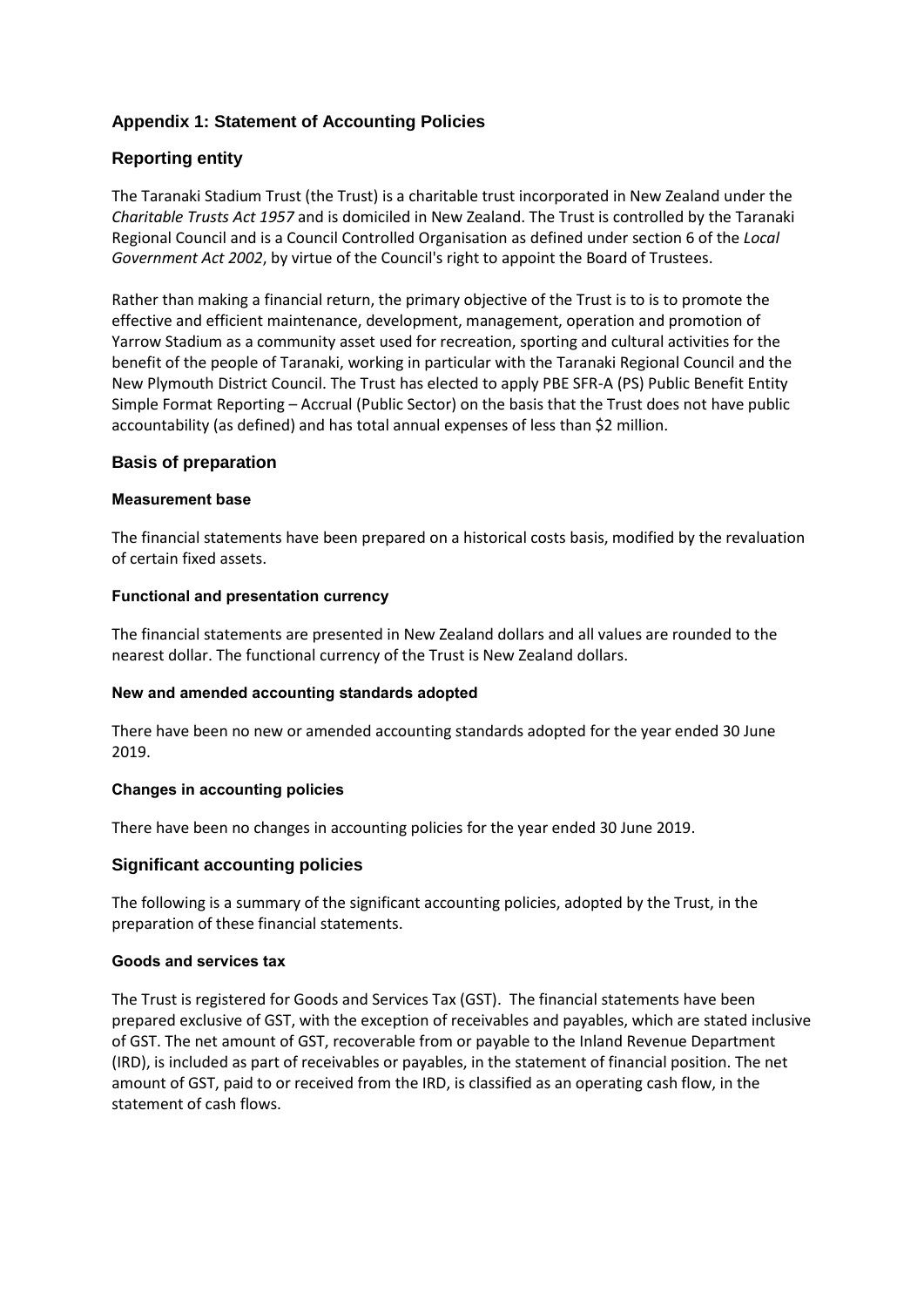# **Revenue**

Council grants are recognised as revenue when the funding is received unless there is an obligation to return the funds if conditions of the grant are not met ("use or return condition"). If there is such an obligation, the grant is initially recorded as a liability and recognised as revenue when conditions of the grant are satisfied.

Interest revenue is recorded as it is earned during the year.

Revenue from donated assets is recognised upon receipt of the asset if the asset has a useful life of 12 months or more, and the value of the asset is readily obtainable and significant.

#### **Cash and cash equivalents**

Cash and cash equivalents includes cash on hand, deposits held at call with banks with original maturities of 3 months or less, and bank overdrafts. Bank overdrafts are shown within borrowings, as a current liability, in the statement of financial position.

#### **Investments**

Investments comprise investments in terms deposits with banks. Deposits with banks are initially recorded at the amount paid. If it appears that the carrying amount of the investment will not be recovered, it is written down to the expected recoverable amount.

#### **Debtors and other receivables**

Debtors are initially recorded at the amount owed. When it is likely the amount owed (or some portion) will not be collected, a provision for impairment is recognised and the loss is recorded as a bad debt expense.

#### **Property, plant and equipment**

Property, plant, and equipment is recorded at cost, less accumulated depreciation and impairment losses with the exception of land and buildings which is recorded at valuation. Donated assets are recognised upon receipt of the asset if the asset has a useful life of 12 months or more, and the current value of the asset is readily obtainable and significant. Significant donated assets for which current values are not readily obtainable are not recognised. For an asset to be sold, the asset is impaired if the market price for an equivalent asset falls below its carrying amount. For an asset to be used by the Trust, the asset is impaired if the value to the Trust in using the asset falls below the carrying amount of the asset.

#### **Accounting for revaluations**

The Trust elects to apply PBE IPSAS 17 *Property, Plant and Equipment* for the purposes of accounting for revaluations.

When an item of property, plant and equipment is revalued, any accumulated depreciation, at the date of the revaluation, is eliminated against the gross carrying amount of the asset. Then, the net amount is restated, to reflect the revaluation.

If the carrying amount of an item of property, plant and equipment increases, as the result of a revaluation, the increase shall be recognised in the asset revaluation reserve, within other comprehensive income. However, the increase shall be recognised in the surplus or deficit, to the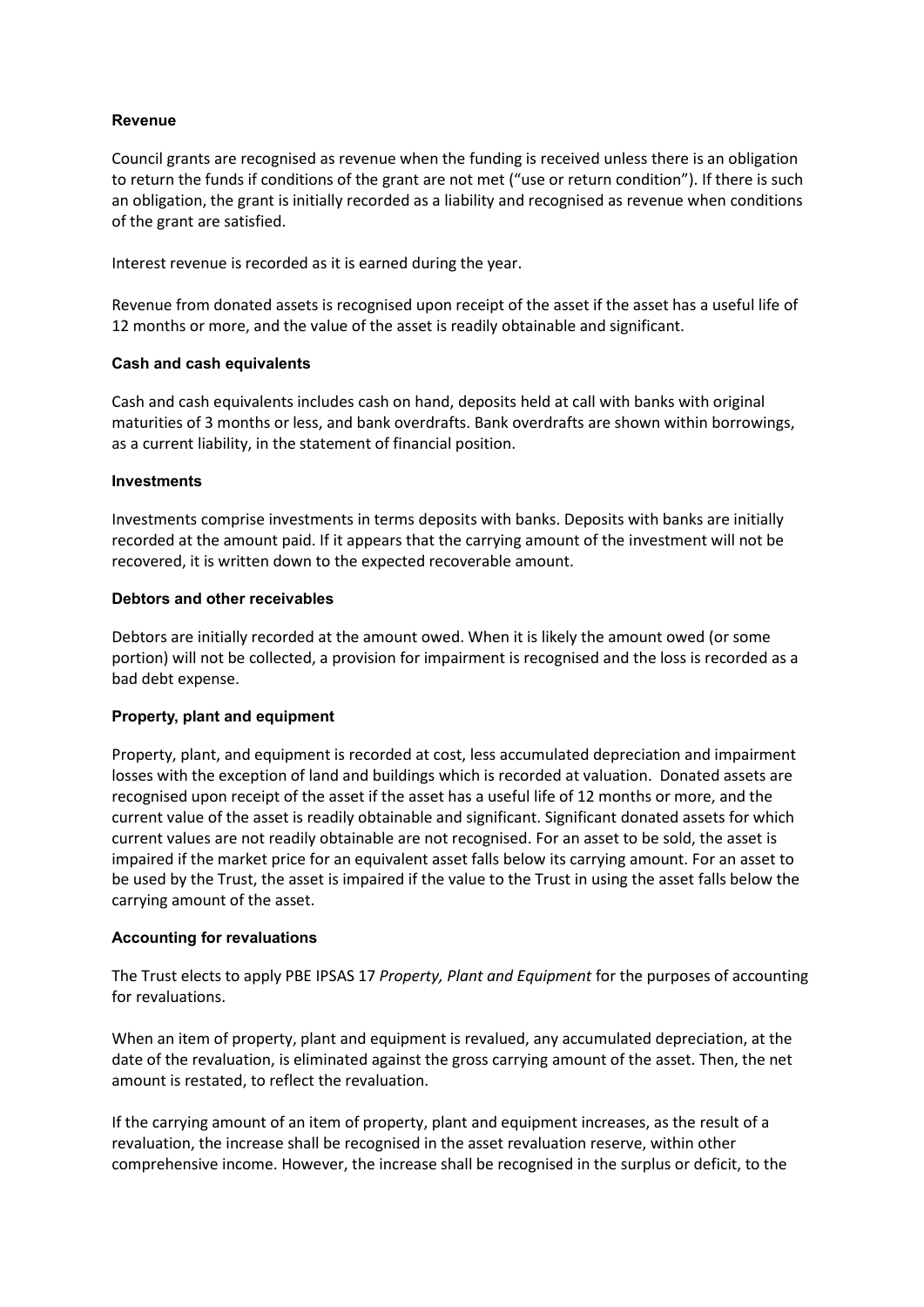extent that it reverses a revaluation decrease, of the same asset, previously recognised in the surplus or deficit.

If the carrying amount of an item of property, plant and equipment decreases, as the result of a revaluation, the decrease shall be recognised in the surplus or deficit. However, the decrease shall be recognised in the asset revaluation reserve, within other comprehensive income, to the extent of any credit balance in the revaluation reserve, in relation to that asset.

Revaluations of property, plant and equipment are accounted for on a class-of-asset basis.

In accordance with the Trust's Statement of Intent for the year to 30 June 2019, property, plant and equipment is revalued on a three yearly cycle, with the latest occurring as at 30 June 2017.

#### **Additions**

The cost of an item of property, plant and equipment is recognised as an asset if, and only if, it is probable that future economic benefits or service potential, associated with the item, will flow to the Trust, and the cost of the item can be measured reliably. In most instances, an item of property, plant and equipment will be recognised at cost. Where an asset is acquired at no cost, or for a nominal cost, it will be recognised at fair value as at the acquisition date.

# **Disposals**

Gains and losses on disposal are determined by comparing proceeds received, with the carrying amount of the asset. Gains and losses on disposal are included in the surplus or deficit. When revalued assets are sold, amounts included in the asset revaluation reserve, in relation to those assets, will be transferred to accumulated funds.

#### **Subsequent costs**

Costs incurred subsequent to initial acquisition are capitalised if, and only if, it is probable that future economic benefits or service potential, associated with the item, will flow to the Trust, and the cost of the item can be measured reliably.

#### **Impairment of property, plant and equipment**

The carrying values of property, plant and equipment are reviewed annually for impairment, with reference to internal and external factors which may indicate the carrying value exceeds depreciated replacement cost. The Trust elects to apply *Impairment of Revalued Assets including Amendments to PBE IPSASs 21 and 26* for the purposes of the impairment recognised in note 6. Any significant impairment is recognised by writing the assets down to their depreciated replacement cost and charging the impairment to the relevant revaluation reserve or to the surplus or deficit, where there is no revaluation reserve. If an asset's carrying value exceeds its recoverable amount, the asset is impaired, and the carrying amount is written down to the recoverable amount. In relation to revalued assets, the impairment loss is recognised against the revaluation reserve, for that asset class. Where that results in a debit balance, in the revaluation reserve, the balance is recognised in the surplus or deficit. In relation to assets that are not revalued, the total impairment is recognised in the surplus or deficit.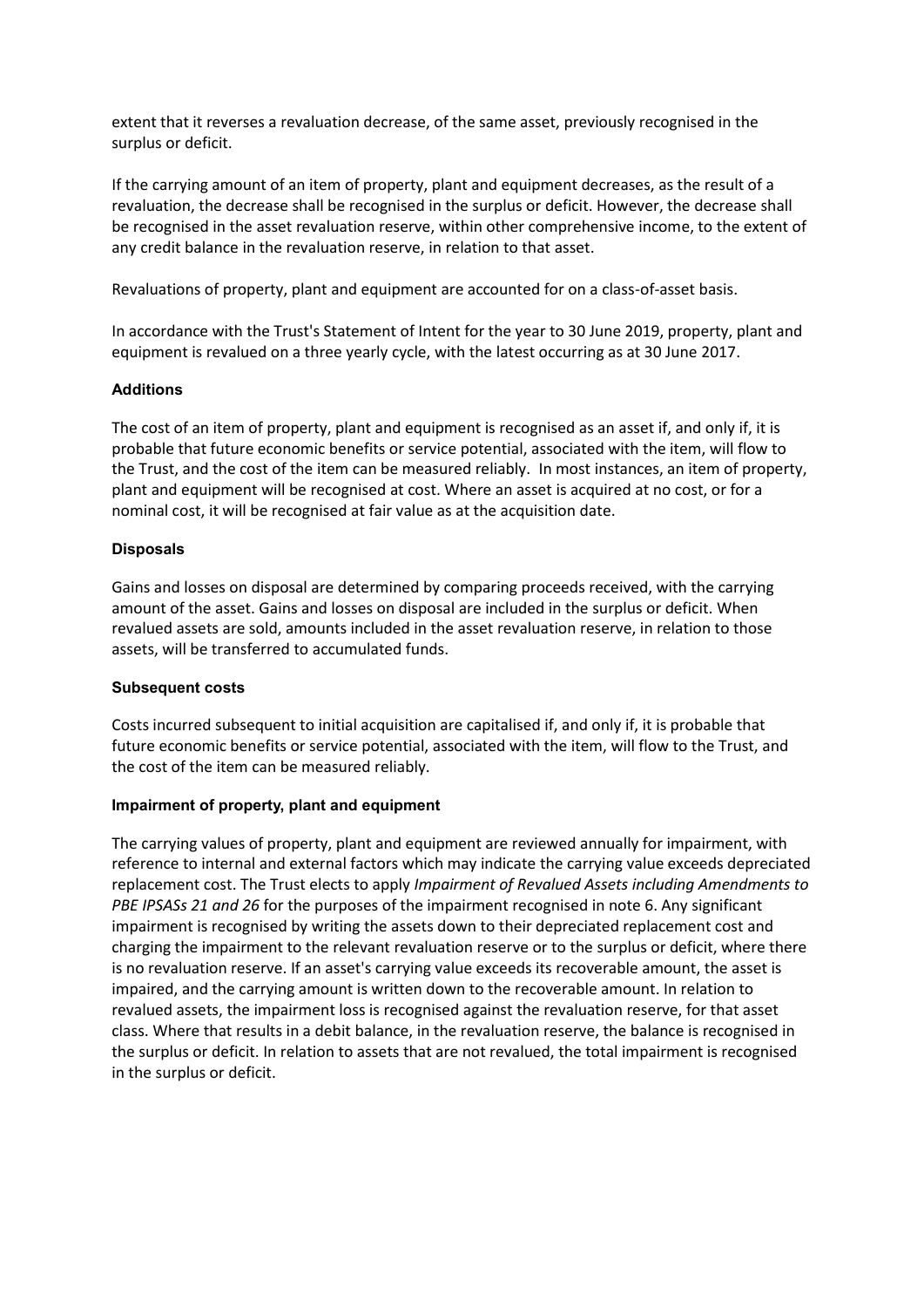#### **Depreciation and amortisation expense**

Depreciation is provided on a straight-line basis, at rates that will write-off the cost or valuation of assets, to their estimated residual values, over their useful lives. The rates of depreciation are as follows:

| <b>Buildings</b>                  | 1.25% to 6.67% per annum   |
|-----------------------------------|----------------------------|
| Furniture, fittings and equipment | 6.67% to 25.00% per annum  |
| Office Equipment                  | 15.00% to 30.00% per annum |

The residual value and the useful life of an asset is reviewed, and adjusted if applicable, at the end of each financial year.

#### **Creditors and other payables**

Creditors and accrued expenses are measured at the amount owed.

#### **Income tax**

The Trust has been granted Charitable Status by the IRD and therefore, is exempt from income tax.

#### **Loans**

Loans are recognised at the amount borrowed from the lender. Loan balances include any interest accrued at year-end that has not yet been paid.

#### **Critical accounting estimates and assumptions**

In preparing these financial statements, the Trust has made estimates and assumptions concerning the future. These estimates and assumptions may differ from the actual results.

Estimates and assumptions are continually evaluated, and are based on historical experience and other factors, including expectations of future events that are believed to be reasonable under the circumstances. The estimates and assumptions that have a significant risk of causing a material adjustment to the value of assets and liabilities, within the next financial year, are discussed below:

Property, plant and equipment useful lives and residual values:

At each balance date, the Trust reviews the useful lives and residual values of its property, plant and equipment. To assess whether the useful lives and residual values are appropriate, the Trust considers a number of factors, such as, the physical condition of the asset, the expected period of use of the asset, and the expected disposal proceeds, from future sale of the asset.

An incorrect estimate of the useful life or residual value will impact on the depreciable amount of an asset and will therefore, impact depreciation expense in the statement of comprehensive income, and the carrying amount of the asset in the statement of financial position. The Trust minimises the risk of this uncertainty through physical inspection of assets. The Trust has made an impairment assessment with regard to the East and West Stands in the last financial year – refer note 6.

#### **Going concern**

The financial statements are prepared on the assumption that the Trust will continue to operate in the foreseeable future. As at 30 June 2019, the Trust's current liabilities exceeded its current assets by \$6,653,937. This is the result of \$3,915,290 of borrowings from a revolving facility and \$2,709,360